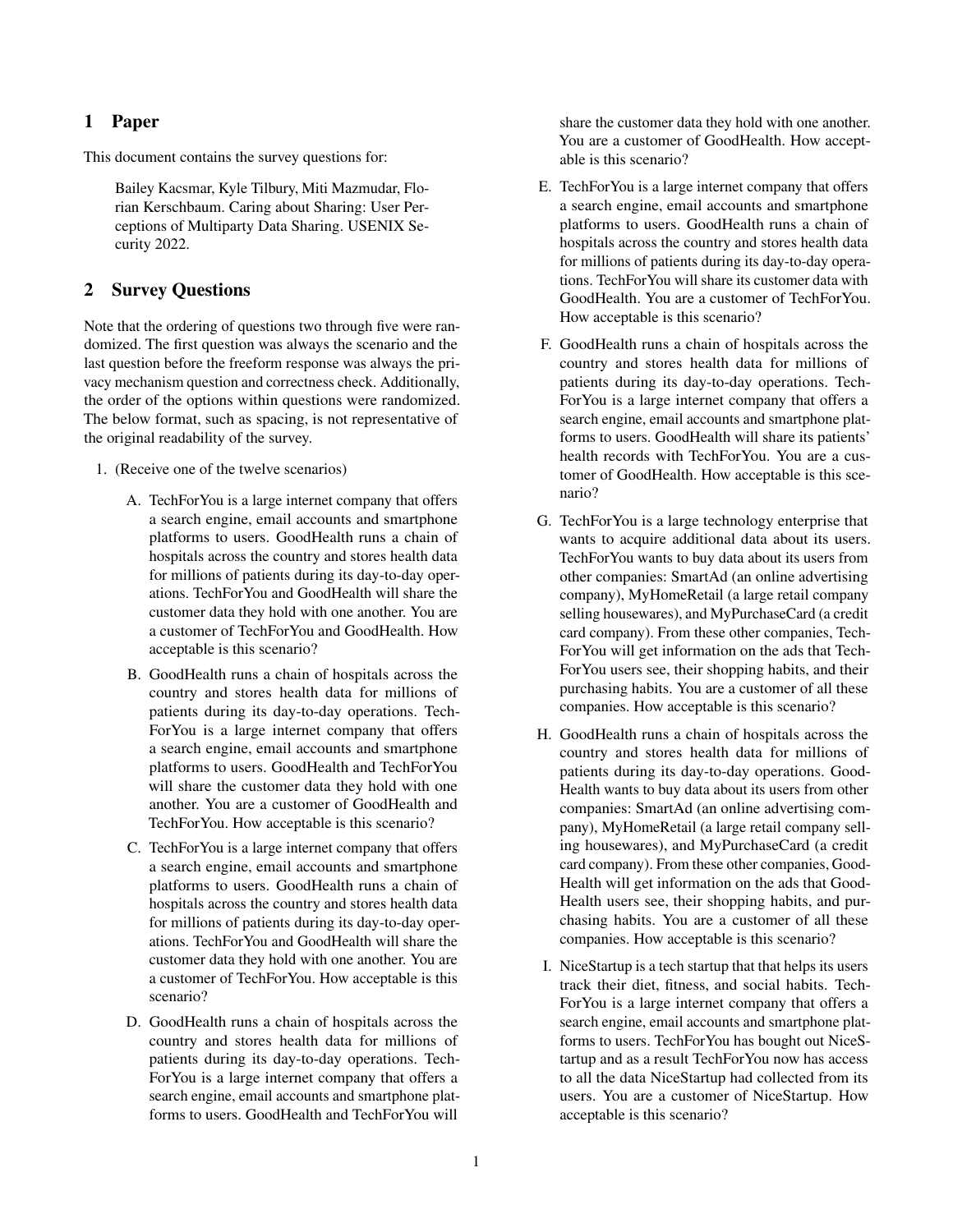- J. NiceStartup is a tech startup that that helps its users track their diet, fitness, and social habits. Good-Health runs a chain of hospitals across the country and stores health data for millions of patients during its day-to-day operations. GoodHealth bought out NiceStartup and as a result GoodHealth now has access to all the data NiceStartup had collected from its users. You are a customer of NiceStartup. How acceptable is this scenario?
- K. AlmostStartup is a tech startup that developed a fitness tracking device. NiceStartup is another tech startup that helps its users track their diet, fitness, and social habits using an app. NiceStartup merged with AlmostStartup. NiceStartup now has access to all the data AlmostStartup had collected from its users. TechForYou is a large internet company that offers a search engine, email accounts and smartphone platforms to users. Now, TechForYou has bought out NiceStartup and as a result TechForYou now has access to all the data both startups, NiceStartup and AlmostStartup, had collected from their users. You were a customer of AlmostStartup. How acceptable is this scenario?
- L. AlmostStartup is a tech startup that developed a fitness tracking device. NiceStartup is another tech startup that helps its users track their diet, fitness, and social habits using an app. NiceStartup merged with AlmostStartup. NiceStartup now has access to all the data AlmostStartup had collected from its users. GoodHealth runs a chain of hospitals across the country and stores health data for millions of patients during its day-to-day operations. Now, GoodHealth has bought out NiceStartup and as a result GoodHealth now has access to all the data both startups, NiceStartup and AlmostStartup, had collected from their users. You were a customer of AlmostStartup. How acceptable is this scenario?
- 2. How acceptable is the above scenario if the company (or companies) use the acquired data...
	- (a) for generating advertising revenue?
	- (b) in exchange for providing you with a monetary return (e.g. free service, reduced rate, or gift-card)?
	- (c) to improve the company's (or companies') services?
- 3. How acceptable is the above scenario if the company (or companies) deletes the acquired data...
	- (a) never?
	- (b) after a specified length of time (e.g. three months, one year, etc.)?
- (c) after they have finished using it?
- 4. How acceptable is the above scenario if the company (or companies) inform you by...
	- (a) an email or app notification which indicates that by continuing to use their service you agree to your data being shared?
	- (b) providing an option to allow your data to be shared? Your data will not be shared by default unless you select this option.
	- (c) providing an option to stop your data from being shared? Your data will be shared by default unless you select this option.
	- (d) no formal notification? You learn of the scenario from an independent news report.
- 5. What is the shape of a red ball?
- 6. (Receive one of five privacy mechanisms)
	- (a) The original company will only share approximations of all customers' true data, using what's known as Local Differential Privacy (LDP). LDP guarantees that the odds of correctly guessing your true data from the shared approximation, are low. How acceptable is the above scenario if the company (or companies) used local differential privacy (LDP)?
	- (b) The new company will create approximations of all customers' true data, using what's known as Central Differential Privacy (CDP). The new company can compute statistics over these approximations, without using your true data anymore. CDP guarantees that the odds of correctly guessing your true data from an approximation, are low. How acceptable is the above scenario if the company (or companies) used centralized differential privacy (CDP)?
	- (c) Anonymizing the data means that personal identifiers such as your name, age, gender, email and contact address will be removed. Only the anonymized data for all users will be stored together (in a database). How acceptable is the above scenario if the company (or companies) only shared anonymized data?
	- (d) The company will combine your data with other customers' data and calculate aggregate statistics, such as averages, over all customers' data. The original data will not be shared. How acceptable is the above scenario if the company (or companies) only shared aggregate statistics?